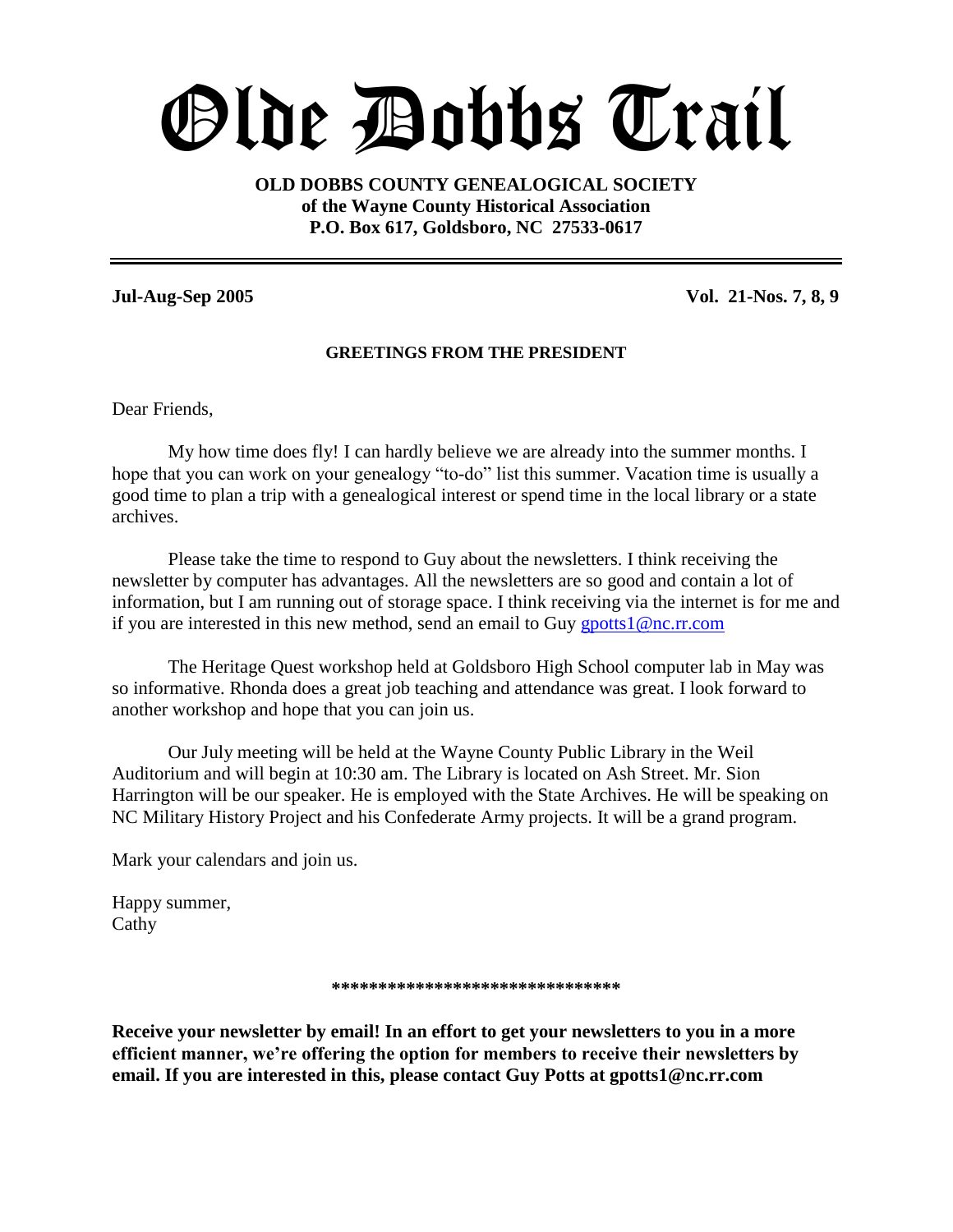#### **OLD DOBBS COUNTY GENEALOGICAL SOCIETY** April 23, 2005

The Old Dobbs County Genealogical Society met on Saturday, April 23, 2005 at the Wayne County Museum in Goldsboro. President Cathy Blow called the meeting to order, welcomed members and guests, and led us in the Pledge of Allegiance. About 30 members and guests attended this meeting. Barbara Lancaster gave the invocation. Minutes from our last meeting were approved as written in the newsletter and Lisa Corbett reported that we have a balance of \$4,896.27 in our treasury. Lisa also reported that the newsletter labels have been corrected to reflect the current dues list. The following committee reports were given:

**Library Committee** –There will be a class in Heritage Quest basics given on May 14 at the Wade Edwards Learning Lab at Goldsboro High School. We are planning for possibly two more classes in the fall that would be of interest for genealogists. These classes will be free or only a small fee will be required. Details will be announced at later meetings.

**Cemetery Committee** –The first volume of our cemetery project is ready to be published. All we are lacking at this point is the ISSN number and copyright information. The second volume is almost complete but we are still in need of volunteers to physically help with surveying the cemeteries. Future volumes should be available faster than the first since it was a learning experience, but volunteers are necessary to get this project completed. If you are interested in this adventure, please contact Cathy Blow, Guy Potts, or Barbara Lancaster.

**Family History Center Committee** – Volunteers are still needed to help transcribe the Revolutionary War records of men who had connections to Dobbs County. If you are available to help with this project, please contact Cathy Blow, Guy Potts, or Jerome Tew.

Items of new business were as follows:

Since the cut-off date for the first volume of our cemetery book was January 1, 2000, we are in need of volunteers to abstract death records at the Wayne County Courthouse. This would be an easy way for members who are not able to tromp through cemeteries to help with this worthwhile project. Cathy Blow will be happy to give instructions to anyone who is willing to help. Barbara Lancaster has agreed to abstract the obituaries as they appear in the Goldsboro News-Argus beginning January 1, 2005. This information will eventually be published as addendums to the original volumes.

Gail Luckett has agreed to be our Scrapbook Chairperson. If you have articles or pictures pertaining to Old Dobbs events, please bring them to our next meeting(s) so that they can be included in our scrapbook or send in the mail.

We were excited to have as our speaker for the day the renowned author of many Quaker books, Mr. Theodore Perkins, who was introduced by Lynn Johnson. Since Quakers were the predominant group in North Carolina before the Revolutionary War and because about 50% of people have some Quaker ancestry, Mr. Perkins' talk was very informative and relevant to those present. After the meeting was adjourned, Mr. Perkins graciously continued to answer questions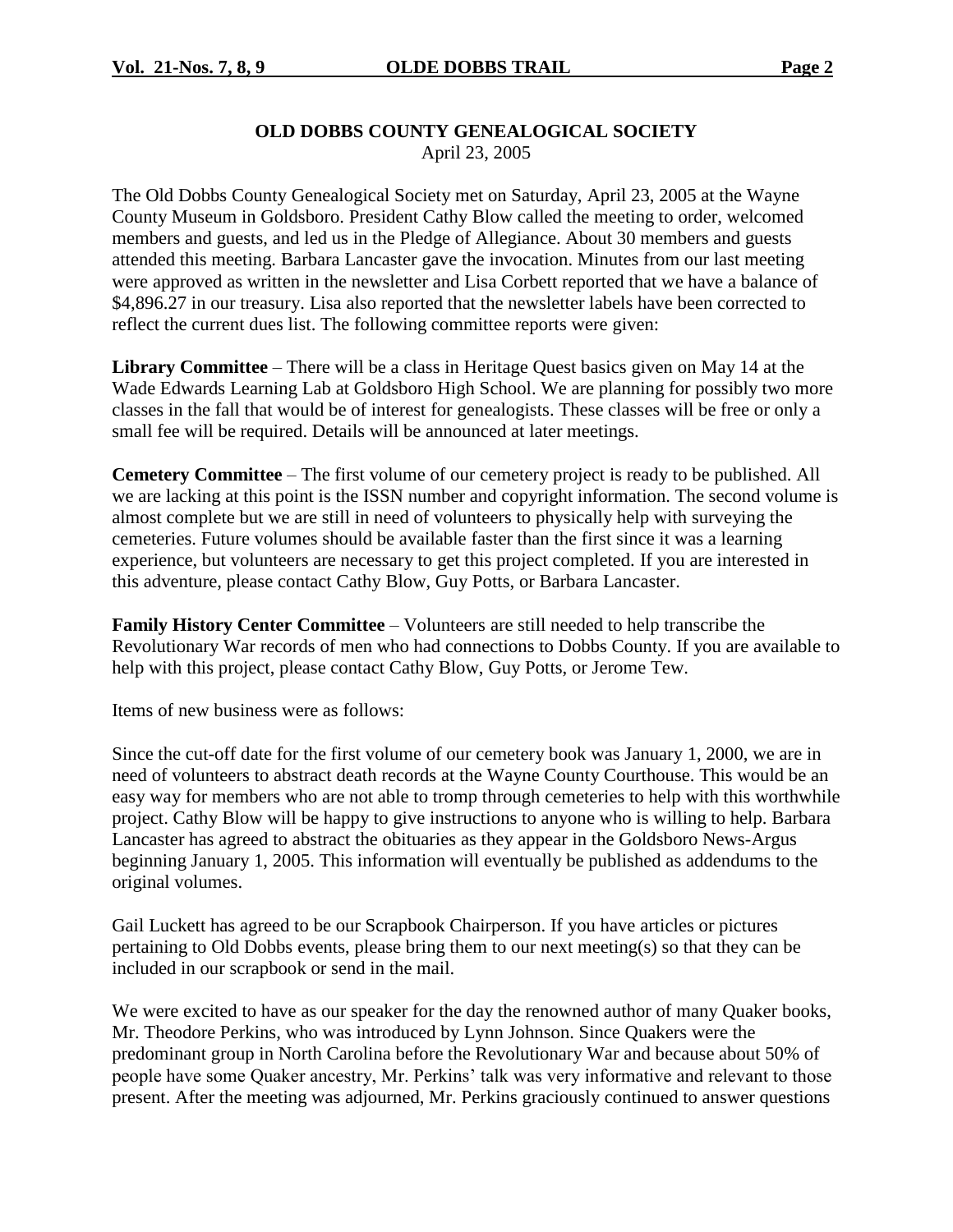presented by the audience. He was a delightful person and we were much honored to have him join us.

The next meeting will be at July 23, 2005 at 10:30 a.m. at the Weil Auditorium, Wayne County Public Library, Goldsboro, NC. Please plan to attend.

On July 23, 2005, at 10:30 a.m., the State's Military Archivist LTC (Ret.) Sion H. Harrington III of the Archives and Records Section, North Carolina Division of Historical Resources, will present a slide program on North Carolina's role in World War II. The presentation will focus on facts pertaining to the State's contribution to the overall war effort and anecdotes related to the service of individual North Carolinians.

In addition, information will be shared associated with the on-going effort to compile a roster of North Carolinians who served in either the Confederate States Navy or Marine Corps, and the need for public assistance in gathering this information. Upon completion, the roster will be made available to the researching public, as well as to the Historical Publications Section for use in compiling a future volume of its popular "North Carolina Troops" series.

The purpose of the State Archives' Military Collection is to document North Carolina's long and proud military heritage. Among its goals is the collection and preservation of military servicerelated materials of North Carolina veterans, and gathering information pertinent to the State's martial history. This is accomplished through an active collection and preservation effort that focuses on three distinct sources of information: photographs, printed materials, and oral interviews.

The Military Collection accepts original or copy print photographs of North Carolinians in their military uniforms, including individual or group photographs; original copies of personal papers (e.g. letters, postcards, diaries, reminiscences, memoirs, paper or photographic souvenir items); official military papers (e.g. discharges, orders, citations, certificates, miscellaneous documents, booklets, pamphlets); and, oral interviews conducted with military service veterans. An extensive interview question guide with supplements is available free of charge via mail or email to anyone wishing to assist the Archives in conducting interviews for donation to the Military Collection.

All materials received as donations are processed and placed in acid-free containers for storage in the Archives' secure, climate-controlled locked stacks area. They are made available for onsite research in the Archives Search Room.

The collection policy of the State Archives focuses on the collection and preservation of photographs and paper-type items, and generally prohibits the accessioning of artifacts such as uniforms, weapons, medals, and like items. Potential donors of such materials should contact the North Carolina Museum of History in Raleigh, at (919) 807-7900.

If you have photographs, documents, or other like materials that you would like to donate to the Military Collection of the State Archives, please contact LTC (Ret.) Sion H. Harrington III at Archives and Records Section, ATTN: Military Collection, 4614 Mail Service Center, Raleigh, NC 27699-4614; by phone at (919) 807-7314; or by email at sion.harrington@ncmail.net.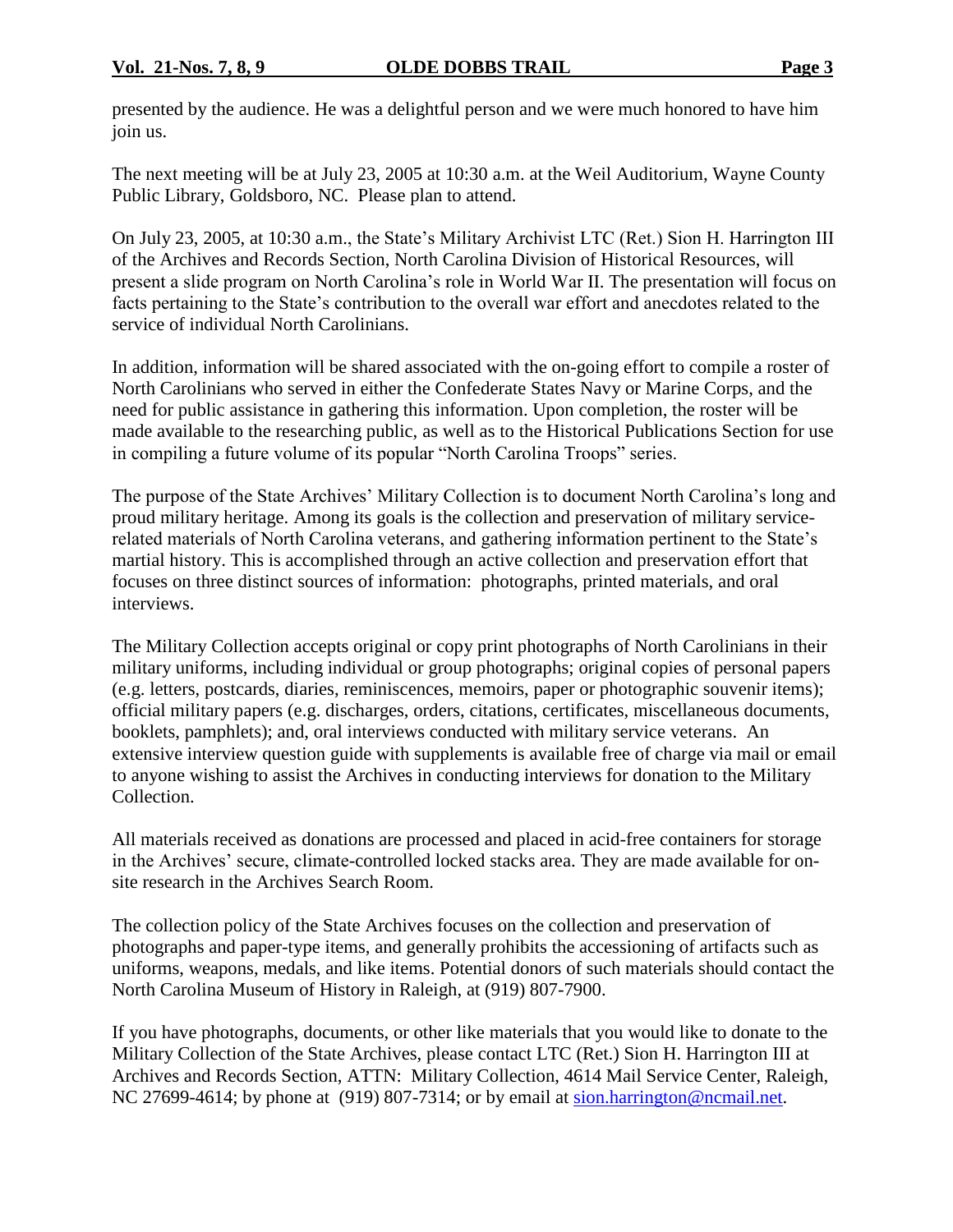Member Queries:

Ann Storer writes: Looking for info on 3 daughters and 2 sons of John King & Patsy (Exum?). Daughter Martha married a Daniels but no first name is known or any children by this marriage. Daughter Zelphia was given land by her brother Allen King when he left North Carolina - do not know if she married or died. Daughter Lempty is only mentioned in deed of gift from her father John King. What happened to John King's sons Wilie and Colin? Any marriages for them in the late 1790's? Ann Storer, 8316 Portales St. NE, Albuquerque, NM 87109

Brian Nilsson writes: BRUTON Seeking any male descendants of Joseph Bruton (ca. 1735 ca.1811) of Craven and Lenoir Counties, NC and Colonel Simon Bruton (1761-1823) of Dobbs/Lenoir County with the hope of having their participation in a newly initiated Bruton/Brewton DNA study. I'm working with a group of Bruton/Brewton researchers in doing a DNA study to try to sort out the different Bruton families in the colonial Carolinas. Details of our study at: http://www.familytreedna.com/surname\_join.asp?code=E65408&special=true. Would welcome any information or suggestions on locating Joseph Bruton and Colonel Simon Bruton descendants. Brian Nilsson, 969-B South Rolfe St., Arlington VA 22204-4538, BHNilsson@aol.com

~~~~~~~~~~~~~~~~~~~~~~~~~~~~~~

As a follow-up to the last issue of Olde Dobbs Trail, Mr. Theodore Perkins has provided the following information about William Wade Hinshaw:

The Quaker Yeomen – Newsletter of Quaker & Related Genealogy

"The Singular Life of William Wade Hinshaw – April 1986"

"To Quaker genealogists the name William Wade Hinshaw is synonymous with the Encyclopedia of American Quaker Genealogy. This six volume set of abstracted minutes of Quaker meetings in North Carolina, Pennsylvania, New Jersey, New York, Ohio and Virginia are standard references. However, how many of us actually know anything about his life? Very few I suspect. For that reason, this article is reprinted.

Within the past two or three years Hinshaw of Washington, D.C. has become widely known as a man with a passion for compiling Quaker genealogical data. His monumental work in this connection, as fully set forth in this issue, speaks for itself. To the general public, however, he was far more widely known as a foremost master in the world of music long before he became a master in genealogy.

Nevertheless, many are not conversant with the contributions which Friends have made to the musical history of our country in the early years of this century, through the two world-famed artists, Hinshaw and David Bispham. Many others have doubtless failed to associate the genealogist with the Grand Opera star whose name was once a household word in music-loving homes. Hence the frequent query as to who is this man Hinshaw who is making such a to-do over old meeting records.

Even apart from his immediate and compelling interest, so vivid and dynamic a person would excite lively appeal. Think of the versatility of as man who, in short order, took college degrees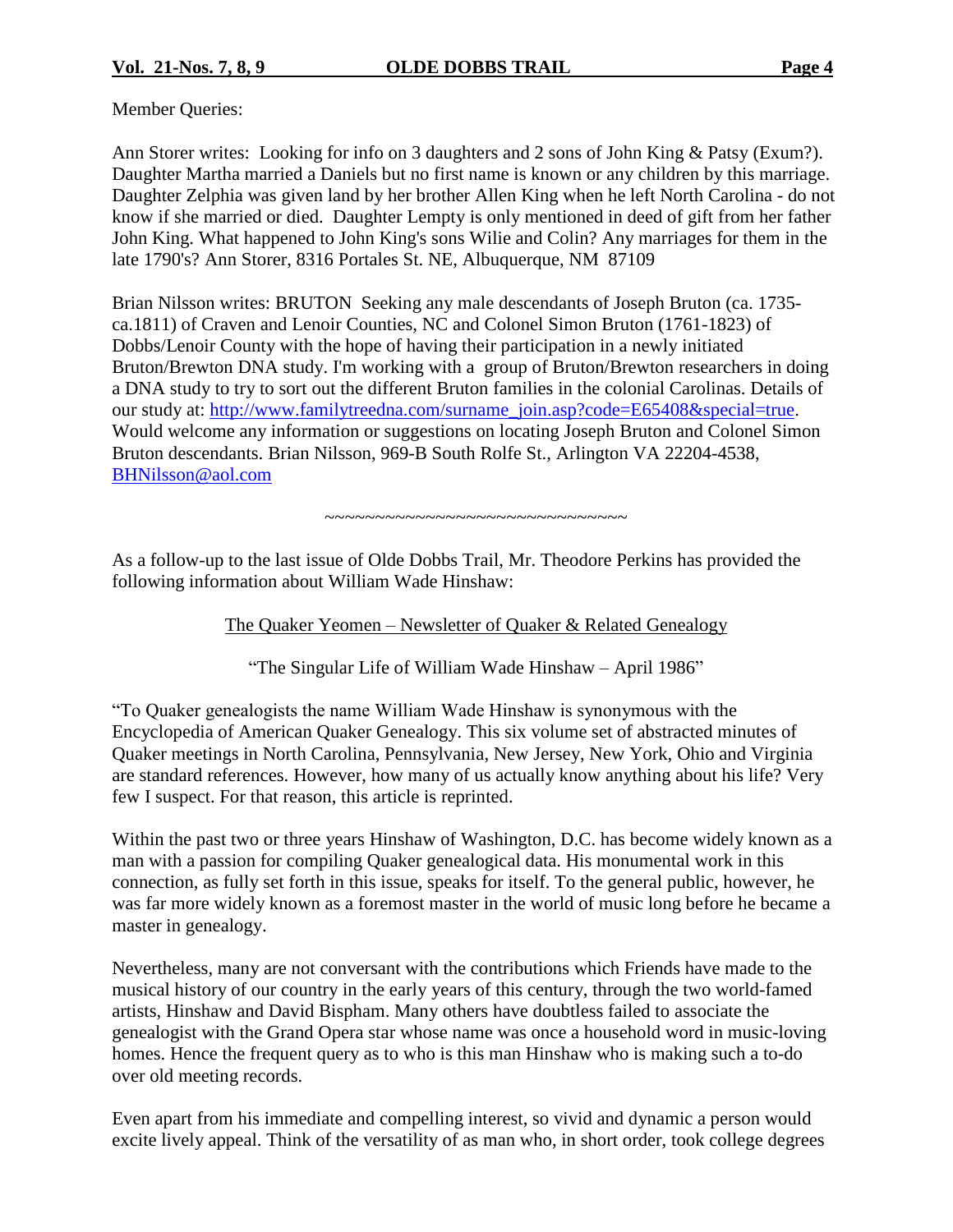#### **Vol. 21-Nos. 7, 8, 9 OLDE DOBBS TRAIL Page 5**

in civil engineering and music, and who, not long after, while pursuing his vocation of music, acquired a degree in law; and of a man who proved equally effective in preaching for "converts" in a Moody and Sankey meeting, and in singular stellar roles in Wagnerian Grand Opera in Berlin. Assured that readers will be eager to know more about Hinshaw the man, we have drawn upon personal letters and upon such printed matter as was available for the preparation of this brief sketch of his career.

A birthright member of Chester Preparative Meeting in old Honey Creek Quarter, Hinshaw was born on his father's stock farm in Hardin County, Iowa, on November 3, 1867. He grew up in this little country meeting, of which he is now a member, and, in company with other children of the neighborhood, attended the Chester Meeting school, and along with it, Fourth Day meeting. From the Chester school he went to the Friends Academy at New Providence, which produced in its day a surprising number of future celebrities.

Very early he showed an aptitude for music and at the age of thirteen was the leader of a brass band, composed of country boys of the community, which was quite the vogue for festive occasions in the section. A Chicago man, Mr. Laurence T. Kersey, recently published a delightful brochure giving a humorous sketch of the band, of which he too was a member. In a few months' absence of the leader, the other boys felt that they had so progressed in proficiency that new leadership would be required. But they reckoned without their host, who had likewise been "going places" with his instrument. On his return, ignorant of the conspiracy, he opened the stops of his old horn in such a dazzling exhibition of runs and trills as to leave his colleagues speechless and impotent. It was nearly twenty-five years before the hero of the horn learned of the abortive effort to displace him as leader.

On finishing the Academy, Hinshaw started his course in engineering at Valparaiso University in Indiana, some forty miles distant from Chicago. Literally, he had to sing his way through college. Though still in his teens, he was made choir leader of the Presbyterian Church in Valparaiso, for which he received two dollars per Sunday. That paid his board, and he met his tuition by leading the university band and playing cornet in the Methodist Sunday School orchestra. Those were the days of the great revival period and during his college days he led the music and sang roles for revival meetings, not only for the Presbyterian Church but also for the other churches in town.

Following the completion of his college courses in music and civil engineering, music, the avocation soon became the vocation. Going to Chicago, he became the music director, successively, for various city churches. On one occasion Dwight L. Moody, hearing him sing, urged him to join him and Sankey and lead the singing in a series of meetings in the Sam Jones Tabernacle at Meridian, Mississippi, which invitation he accepted. Young Hinshaw and Sankey shared a room together the first night, but it developed that Sankey could snore as loudly as he could sing, so it was a separate room for him thereafter.

On the way home, Moody preached at a special night meeting at Jackson. There was a huge overflow meeting in another church near by, and Moody asked his young singer to preach for it. Hinshaw had never tried to preach, and, as he says in a personal letter, "My Quaker upbringing" did not conduce to make me feel particularly at home in such a situation." None the less he did as requested and with such gratifying results that he had more converts that night than did the great evangelist himself. Moody was greatly pleased and begged Hinshaw to continue with him to succeed the aging Sankey, and to become head of the musical Northampton Institute.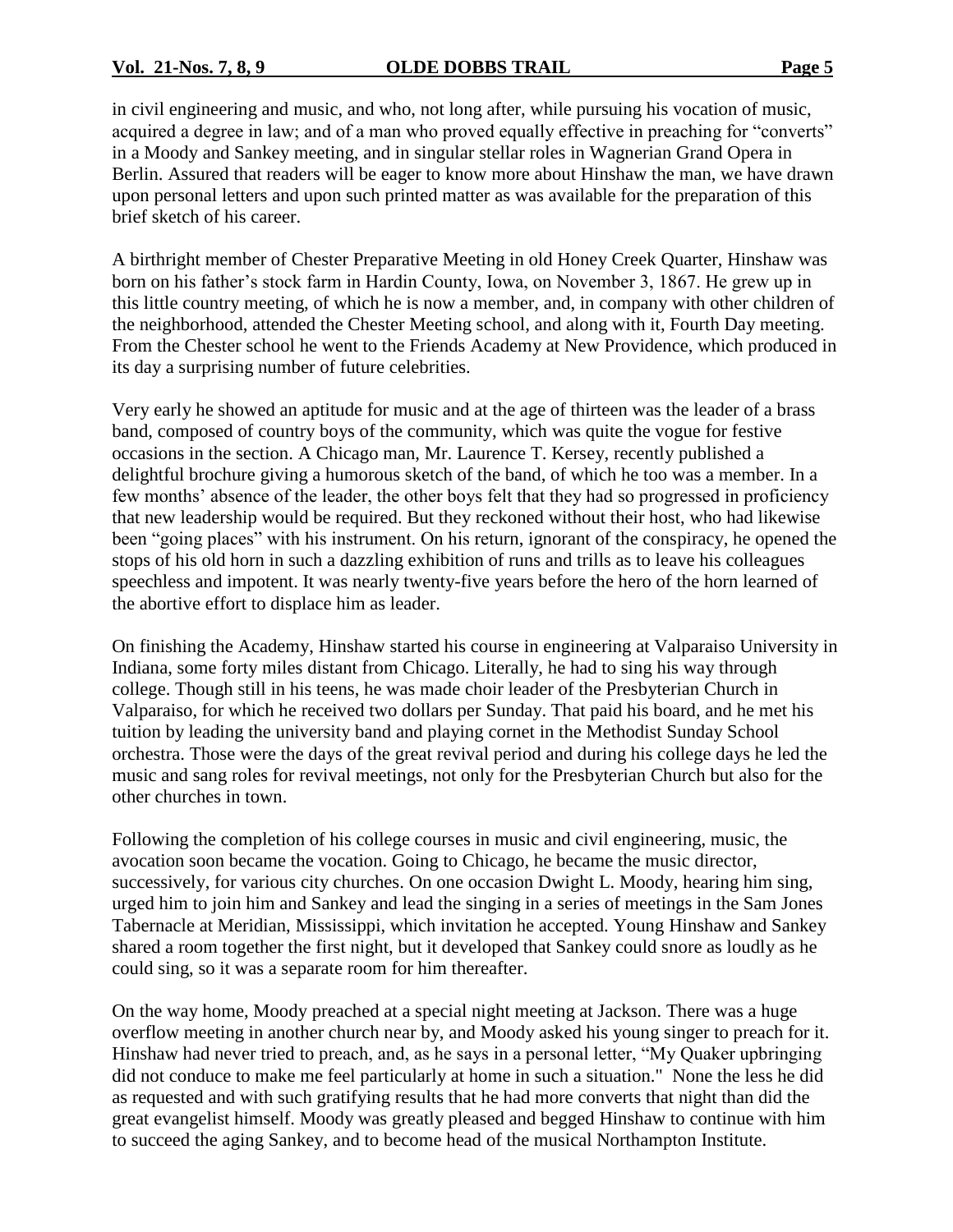Although the offer was a very attractive one, financially, to an impecunious young singer, he did not feel that his mission was in that direction, and declined the overture.

While still in his twenties, Hinshaw became Dean of the Music Department of his alma mater, Valparaiso University, and after serving four years in that connection became the leading baritone of the Castle Square Opera Company of Boston. Returning to Chicago in 1902, he was chosen President and Director of the Chicago Conservatory of Music. Later he organized the Hinshaw Conservatory, and made tours of this country and Canada with his own operatic concert company. In 1910, he made his debut in "Tannhauser" with the Metropolitan Opera Company of New York, with which Company he remained as leading baritone for three seasons. He then went abroad for new triumphs, and was singing the prominent roles in a Niebelungen Ring Festival in Berlin in the summer of 1914 when the war broke out.

In 1917, he was elected President and General Manager of the Society of American Singers, in the intervening years, up to his recent retirement from musical activities, he produced opera comique, gave the first American Mozart Festival in this country, followed a similar one which he put on in Havana, Cuba, and has given eight hundred Mozart operatic performances in English. Altogether he has sung one hundred operatic roles in four languages – for which his stalwart, magnificent physique, as well as his splendid voice, finely fitted him. Such, in brief, has been the brilliant music career of our Quaker genealogist.

But to William Wade Hinshaw, music was more than a profession and the basis of a career  $-$  it was God-given talent of which he strove to be a faithful steward. For one cannot be in his presence without feeling something of the sense of devotion in his personality. He has a deep and abiding Christian experience which his life warmly radiates.

Some years ago this Iowa-bred Quaker musician became interested in his family tree, which led him to begin exploring the old meeting records in North Carolina. The study became a fascinating one as he observed the interrelationship between family groups in the old Tar Heel State, and the expanding relationships as Friends emigrated to the Old Northwest Territory and points west. As a result his interest in genealogy was kindled and widened. He proposed first to make a compilation of the North Carolina Yearly Meeting records only, but as the significance of the ramifications of Quaker family history grew upon him, he gradually expanded his area of operation until finally he conceived the plan of making a compilation of all the meeting records in this country, employing a staff of investigators and copyists for the enlarging purpose. And this is the house of Quaker genealogy which Hinshaw has built.

Thus, again the avocation became the vocation, for the perfecting of a thoroughgoing record of Quaker genealogy has become the ruling passion of our friend, to which he gives his undivided attention. No, not wholly undivided, for he still has an avocation which keeps him fine and fit for his task. His enthusiasm for golf is a close second to his zest for genealogy. All days that are fit, and some that aren't, find him on the links, swinging his clubs; and mean clubs they are, as his fellow players are but too well aware. As a matter of fact they have brought him awards in several tournaments. On the day on which we called upon him last December, he was radiant over having just defeated his "pro" companion, and having played the last nine holes in 35. All of which is thoroughly characteristic of the life and career of Hinshaw –whatever he does, he does with singleness of purpose and an abounding enthusiasm.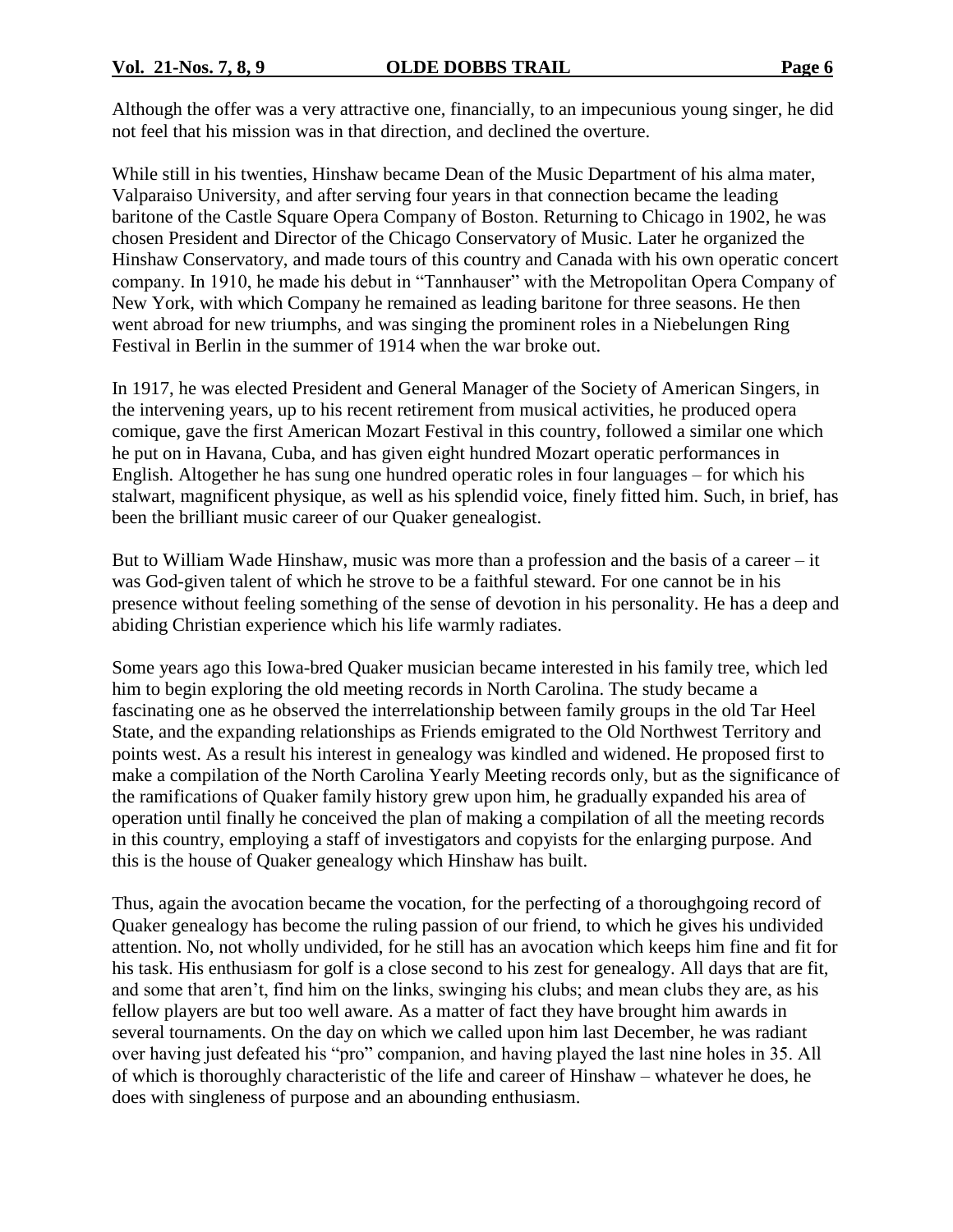#### **Vol. 21-Nos. 7, 8, 9 OLDE DOBBS TRAIL Page 7**

W.W. Hinshaw was first married to Anna Williams, an Iowa girl, who was the mother of his three sons and one daughter, all married. Some time after her death he married Mabel Clyde of New York, daughter of William Pancoast Clyde, head of the Clyde steamship lines. Although not a Friend, like the true helpmeet that she has proved, she works faithfully and loyally with her husband in the perfection of this monumental work in American genealogy.

Editor's Note: William Wade Hinshaw died in 1947. Those records of meetings not included in his Encyclopedia of American Quaker Genealogy were left to The Friends Library of Swarthmore College, Swarthmore, Pennsylvania. The Library will undertake no research into the several thousand cards in this collection. They will however, upon request, provide a list of paid researchers who are familiar with the collection."



Goldsboro Rifles - Soldiers & Flag

### **THE CONFEDERATE MONUMENT IN WILLOW DALE CEMETERY AT GOLDSBORO, NORTH CAROLINA**

*(Its origin and dedication as reported in the Goldsboro Messenger, May, 1883)* Contributed by Glenn Fields

The information gathered in the preparation of this report on the monument is from two of the May, 1883 issues of the Goldsboro Messenger, the city newspaper. Its owner and editor was J. A. Bonitz, was himself a Confederate veteran.

In April, 1882, the Goldsboro Rifles held a festival in Goldsboro in an effort to raise sufficient funds to build a memorial monument. The monument would be erected in memory of eight hundred of their dead comrades in arms who served the Confederate States of America in defence of liberty against her northern foe. The bodies of these poor unfortunate souls had been gathered from the surrounding area under the direction of the the Ladies Memorial Association and were buried in this mass grave here in Willow Dale Cemetery.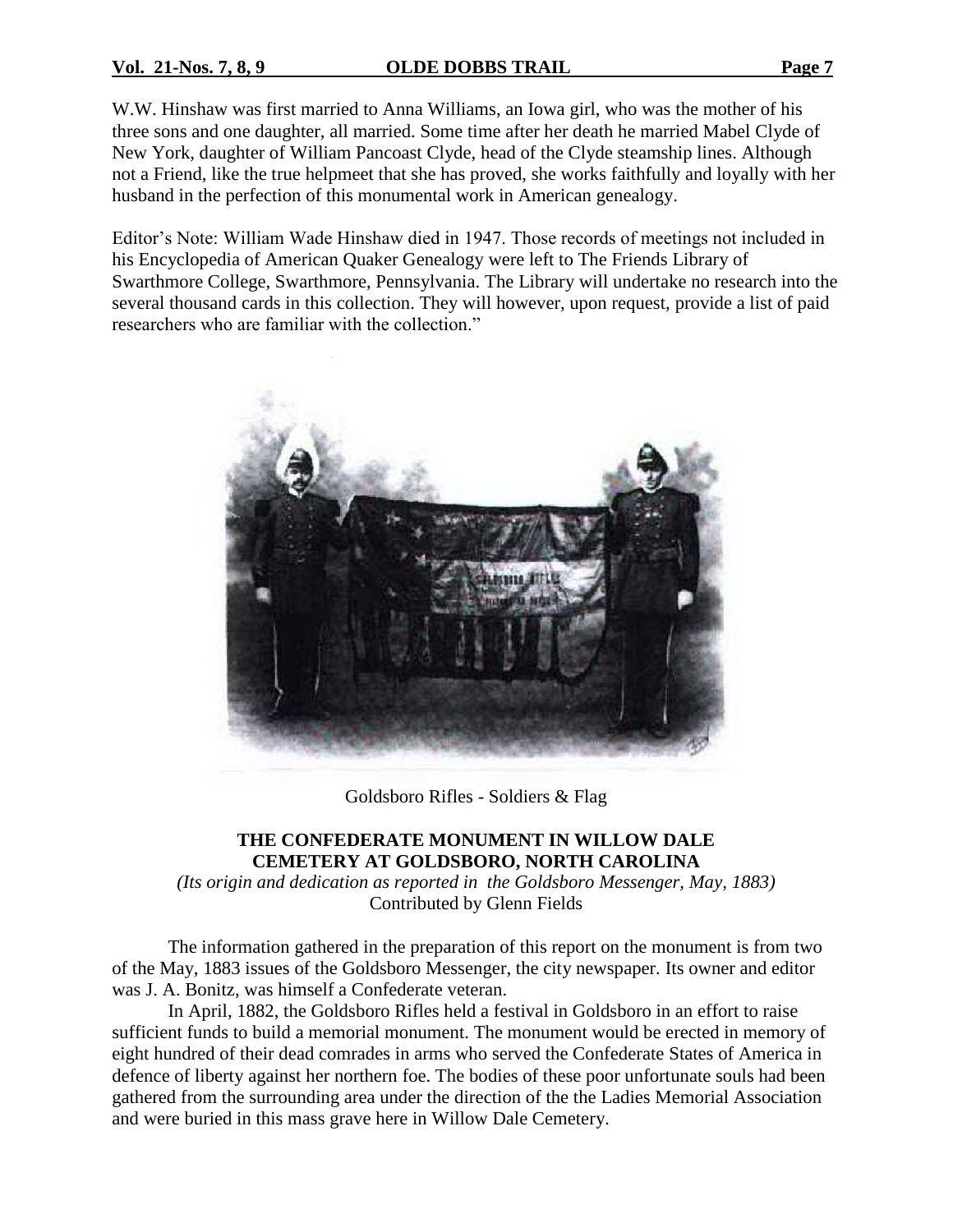The effort at fund raising was not a great success compared to today's expectations. They held a festival and raised \$316.00, which, in 1883, was a substantial start. For the next few months they continued their efforts and collected enough to get started. The City of Goldsboro donated the sum of \$50.00 and the good citizens of Goldsboro followed suit with a like donation of \$50.00. Now here comes the interesting part about the funds raised. As it was reported in the Monument Fund Committee report, "From Outside (Northern) Citizens-----\$386.00" and if you'll look on the North side of the monument you will find inscribed the following words: "A Generous Foe Contributed To The Erection Of This Monument." So far they had raised \$802.00.

An accounting of the expenses was given in the report and they were as follows: "Stone" work from Gaddess Bros.----\$615.00. Statue----\$317.00. Expenses of erecting monument---- \$60.00. Total cost of the monument----\$992.00. An outstanding debt existed of \$190.00." The State furnished gratis from the penitentiary quarry the stone used in the foundation and the R  $\&$ D Railroad transported the same free of cost. The W & W Railroad also generously gave free transportation from Baltimore of the Quincy granite stone work from the establishment of Gaddess Bros. It was necessary to employ an experienced mason to erect the foundation, but in order to practice all possible economy, the committee, assisted most kindly by a few others, raised all the heavy stone and the statue made of zinc bronze to their proper position by their own personal labor.

Your committee does not intend that this monument shall be unveiled and dedicated to its sacred purpose, until it shall have been paid for, and they appeal to the generosity and pride of our citizens to come to their aid.

All is now completed of this work, save the mound around its base and the committee begs of our citizens to send teams to the cemetery at once, so that it may be finished in due time. The monument had already been engraved with the date of May 10, Confederate Memorial Day.

At 4:00 PM on Thursday May 10, 1883 The Goldsboro Coronet Band, Goldsboro Rifles, Davis High School Cadets, Goldsboro Fire Ceremony No. 1, Eclipse Steam Fire Company, Old Veterans, The Ladies Memorial Association, Orator, Chaplain and Invited Guests in Carriages, Mrs. Chapman's School and The Goldsboro Graded School formed a procession at the courthouse and proceeded to this sacred place. Arriving at the cemetery, the procession marched to a solemn dirge to the spot where rest the mortal remains of the gallant dead. Here they found an assemblage of 3500 sympathizers patiently awaiting their coming and anxiously looking forward to the unveiling of the beautiful statue, under whose mound the "Brave warriors sleep, while the angel watch is on duty."

"No poet in his most ardent moment of enthusiastic joy ever depicted a more lovely and picturesque scene. Here were evidences of the taste and refinement of women's hands with floral offerings, and wherever the wandering gaze of admiring man ranged it surveyed a living bouquet of faces from Heaven's last, best gift to man. The Ladies' Memorial Association had indeed labored zealously and well, and the Goldsboro Rifles, under whose auspices the monumental project was inaugurated, had truly just cause to feel proud of their noble work".

The person designated to introduce the orator for this Decoration Day was Captain Swift Galloway, an attorney in the city and in Snow Hill, who was quite an eloquent speaker himself. The notable figure he was to present to the assemblage was former Confederate General Matt W. Ransom who was then Senator Ransom. One of Captain Galloway's passages from that introduction that I find most interesting reads:

"Standing together upon this hallowed ground, with common sentiments, hopes and destinies, memories from out of the battle smoke, the crucible and the sacrifice, come crowding thick and fast upon us—memories of the knightliest sons that ever did battle for right and fatherland—memories of deathless deeds of valor and of self forgetful patriotism in the bright blaze of that starry cross that at last went down in defeat without a dishonorable stain upon its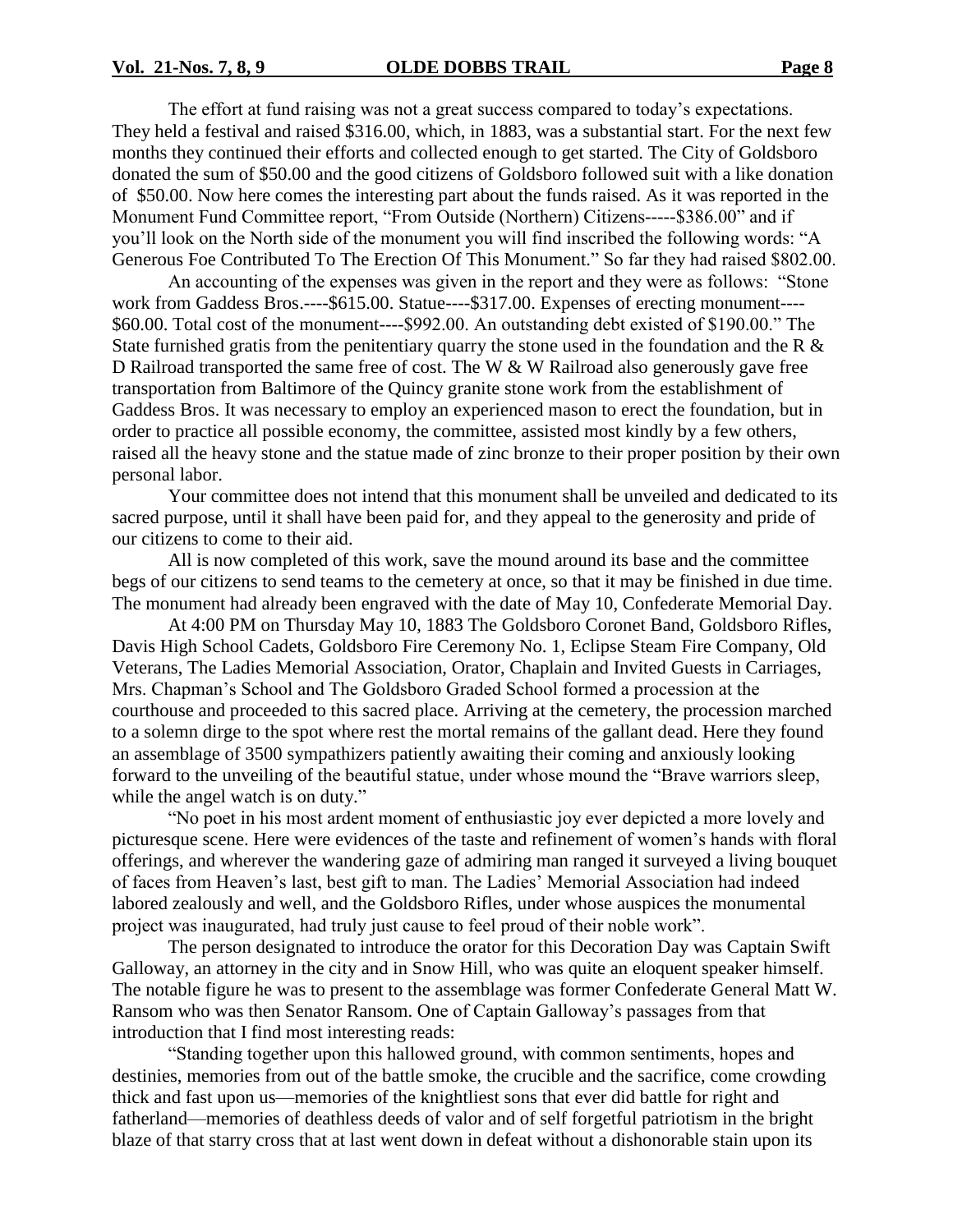folds—memories of woman's pure love and trust and fortitude and undying devotion through all that long, dark, harrowing storm of war. Such memories are, in their incentive and inspirations, sufficient to make a people that owns and cherishes them, proud and prosperous, and they are the richest legacy that could be transmitted to that people's posterity."

At the end of what was quite a lengthy and eloquent introduction, the Senator spoke, without notes, for nearly an hour in his characteristic eloquence as he praised both the living and dead patriots. He spoke of the causes of the war, of the sacrifices made by all the Southern citizens and the questionable teachings that come along as spoils of war. Paraphrased from his message, Editor J. A. Bonitz of the Goldsboro Messenger wrote:

"The charge that slavery inspired the Southern people to arms he declared infamous. They might as well charge the patriots of the revolution with making war for tea. Slavery did not inspire the patriots of Mecklenburg. It did not and could not have inspired Southern fathers and mothers to give up their sons and husbands as a sacrifice. The protection of slavery could best have been secured under the Union. The South took up arms out of an excessive love for liberty—from resentment and against threatened wrongs and insults."

He eulogized the Southern soldiers for their soldierly qualities, courage, fortitude, patience and honour. No other country on the face of the earth, he said, could show such a record, that it took four years to conquer the South, and only then after 200,000 of her slaves had been armed against us.

Senator Ransom on speaking of the hard work of everyone in preparing for the occasion said the following:

"This occasion and this day will long be remembered in Goldsboro. Indeed the beautiful custom of caring for the graves of the dead heroes ought to be no short lived sentiment, to be forgotten and to fall into disuse, not even after those who inaugurated it shall have passed away. Mothers should instil it into their children, and the toddling babes of today, who see nothing in the ceremony now, will, in years to come, teach their children to ever keep alive the sacred duty in their hearts. This is as it should be. Let it ever be an object dear to a true heart and sacred to inward feeling and affection."

At the close of Senator Ransom's address there followed the ceremony of decorating, after which a salute fired by the Goldsboro Rifles ended the exercise.

Wayne Female College - Goldsboro News-Argus by Charles Norwood

Wayne Female College of Goldsboro existed from 1854 to 1862. It was closed due to the outbreak of the Civil War & the need for its five-year-old, four-story brick building for a Confederate Army hospital.

As the war ended with its last major battle less that 15 miles west of Goldsboro, the college hospital overnight became a federal hospital caring for the wounded from the battle at Bentonville.

In 1868, the college building was returned to its owners  $\&$  permitted to resume its courses. Reopening in the fall of 1868 under the name of Goldsboro Female College, the college continued in operation until 1881 when it became a part of the new state public school system.

When Goldsboro was first conceived, a deal between Arnold Borden & Col. Mathew Goldsborough called for the building of a hotel by Borden  $\&$  a railroad station  $\&$  stop-over by the Wilmington & Weldon Railroad, all on Borden land. The hotel was located on the west side of Center Street almost directly behind what is now the Center Theatre.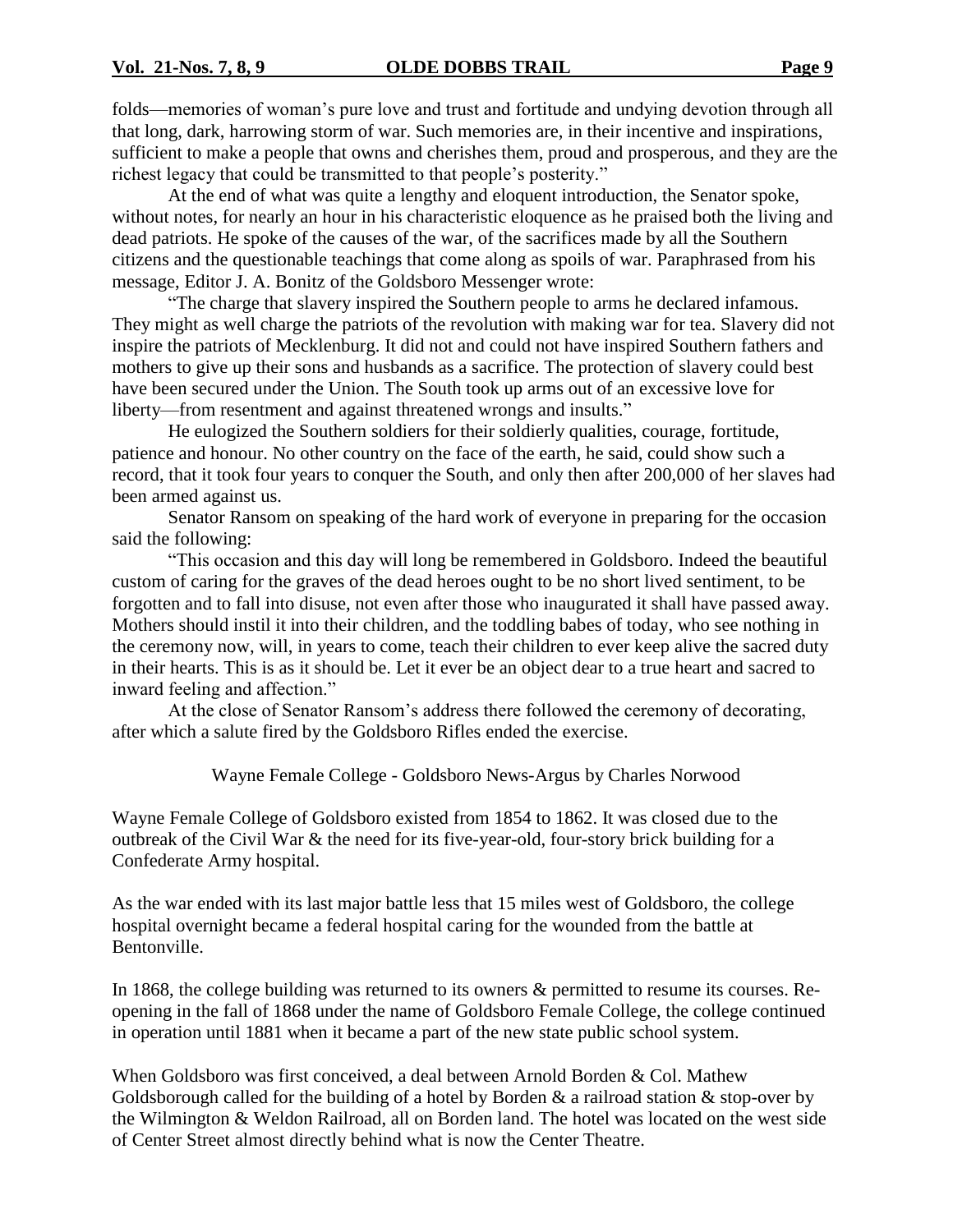The station was located directly in front of the hotel  $\&$  in the very center of the street. In fact, the shed of the station covered the track so the train passed through the station.

Soon after Arnold Borden's death in 1846, his widow operated the hotel for several years before renting a portion of it to Rev. J. H. Brent who, with his daughter Miss Sallie Brent & Miss Olivia Wright, started a boarding school for girls who came from several surrounding counties. This was the beginning of the Wayne Female College in 1854.

In 1857 the Borden Hotel was sold to a stock company & a movement was made to build a school. Stock was subscribed quickly  $\&$  sufficient amount was raised to complete the building in one year.

Those subscribing were William K. Lane, president of the company, S. Milton Frost, secretary & principal, William T. Dortch, John A. Green, Dr. S. A. Andrews, E. B. Borden, Richard Washington and W. S. G. Andrews.

This was a pretentious square building with double outside stairway & bell-tower top. In the boarding school days, the study hall & dining room were on the ground floor & class rooms on the third & fourth floors of the building. Four girls stayed in each room & every move was made by a bell.

Perhaps the earliest picture of Goldsboro in existence, a steel engraving published in Leslie's Weekly about 1860, is a bird's eye view of Goldsboro from a high point on Park Avenue about where Lionel Weil's home stood & where the Garden Apartments now stand.

This school building represented the eastern boundary of the town in those days & the loftiness of its four stories overshadowed the residences & stores south & west of it.

The Park Avenue section was a farm until near the close of the last century. This picture is filed in the Wayne County Public Library. The school enjoyed a large attendance under the direction of Rev. S. Milton Frost. Some of the teachers were Miss Nash from Pennsylvania, Miss Requa from New York & Rev. Needham Bryan Cobb who taught Latin & Greek. Rev. Frost set out the elm trees in the front yard that stand there today, one-hundred & twenty years old.

At one time (it was during the hoop skirt period) the entire tin roof was blown off in a violent storm & Frost sent to New Bern for a huge sail cloth which was spread over the building until commencement was over. (Some thought it was divine judgment being visited on the young ladies who persisted in this foolish style of dress)

In the library is an invitation to a Goldsboro lawn party to be given at the School Grove by the ladies on Friday, June 30, 1882, at 8 p.m. indicating the Elm Grove was being enjoyed by all.

In 1861, the embroidery class under Miss Requa made a handsome silk Confederate flag with these inscriptions "Goldsboro Rifles, Victory or Death" on one side & "Presented by the Young Ladies of Wayne Female College, April 1861" on the other side. The Goldsboro Rifles was a volunteer company of infantry which won distinction in the Civil War.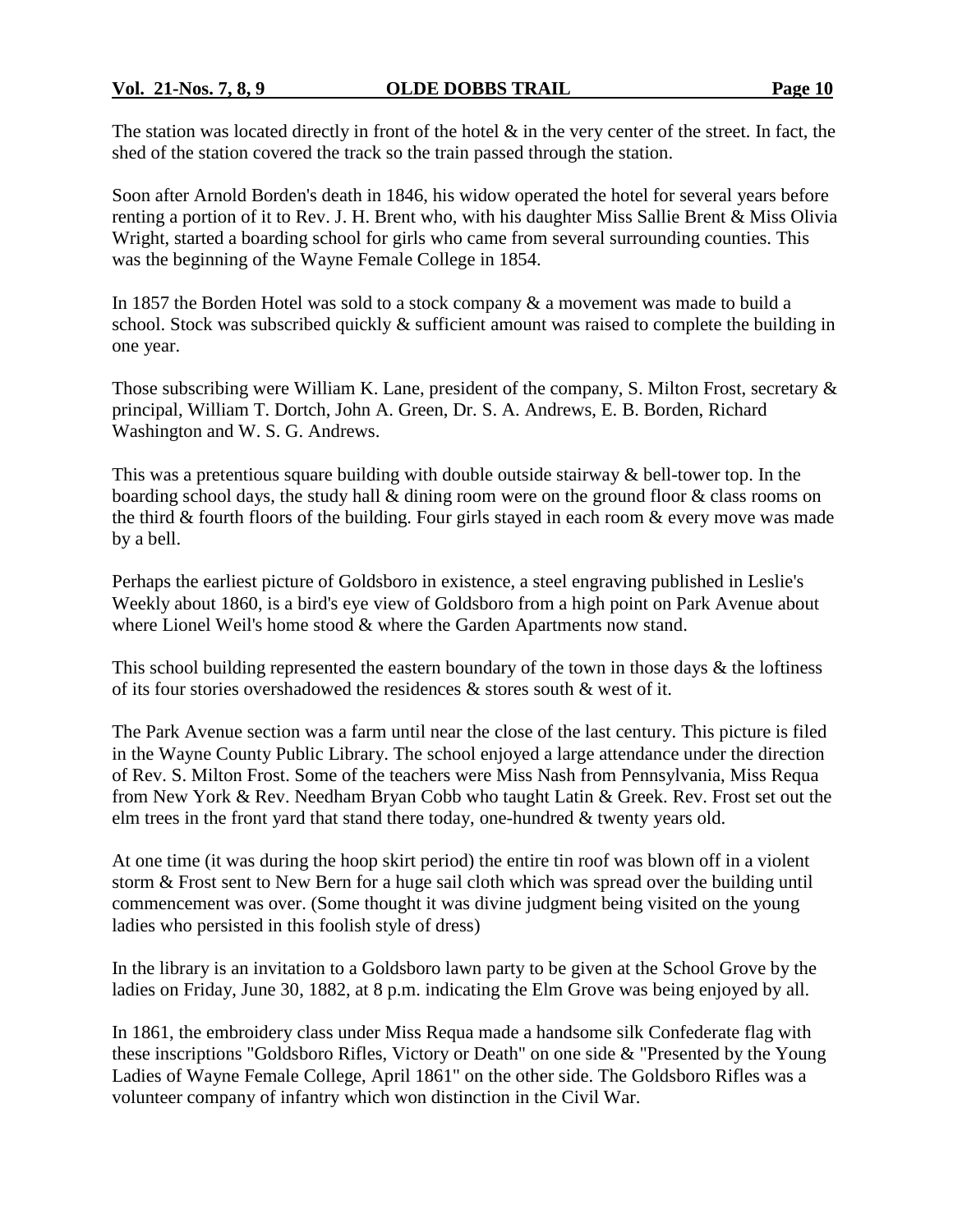Miss Corinne Dortch, Mrs. Thomas Slocumb & Mrs. Broadhurst were members of (text missing) Goldsboro was one of the first eight cities in the state to establish free schools. Wayne Female College was one of the first colleges of higher education in the state.

The college building never had a name & when it was used by the city school system in 1900, it became known as the Middle Building, since it stood between two smaller grammar school buildings which were erected in 1903.

Middle Building became the high school  $\&$  the other two buildings housed elementary  $\&$  graded classes. A recent search for pictures of each graduating class of the old Middle Building has revealed the classes of 1906 & 1909 through 1917. It is hoped that other class pictures may be found & added to the collection now being placed in the History Room of the library.

The last class to graduate from the Middle Building was the class of 1915. The new high school building on the corner of William & Vine was completed that year. The Middle Building continued to be used for junior high grades until 1927 when these grades moved the high school building on William & Vine & the high school out to its new building on Beech Street opposite Herman Park.

The College Building, having stood for seventy years, was declared obsolete & removed. During those 60 years very little structural changes were made except during the war, when interior partitions were removed to make larger rooms. On the exterior, the front entrance & portico were rebuilt & enlarged sometime at the turn of the century.

Lizzie Koonce Papers –  $PC 672.1 - N.C.$  Archives

Goldsboro Female College – Miss Lizzie Koonce's Report

Miss Lizzie Koonce's College Report since the  $1<sup>st</sup>$  of April. She has been present at morning and evening prayers 91 times – absent without excuse from morning prayers 19 times – absent from Church without excuse, once – she has been punctual in attending to all her college duties, and her grade of scholarship has been as follows:

In mathematics, respectable. In Latin, Good. In Universal History, good. In Natural Philosophy, Respectable.

We have a code of Rules for the government of the College and every pupil is required to report each day her own department. Those who have kept all the rules report, five: those who have broken one rule report, four; this taking off one mark for every violation. Your daughter has reported five, 29 times; four, four times three, once; two, never; one, never.

We have endeavored to exercise a parental and salutary discipline over all our pupils, and we hope that their parents and guardians will be pleased with their improvement.

> Respectfully, S.M. Frost

May 28<sup>th</sup> 1857

[Included in this record is the following family history]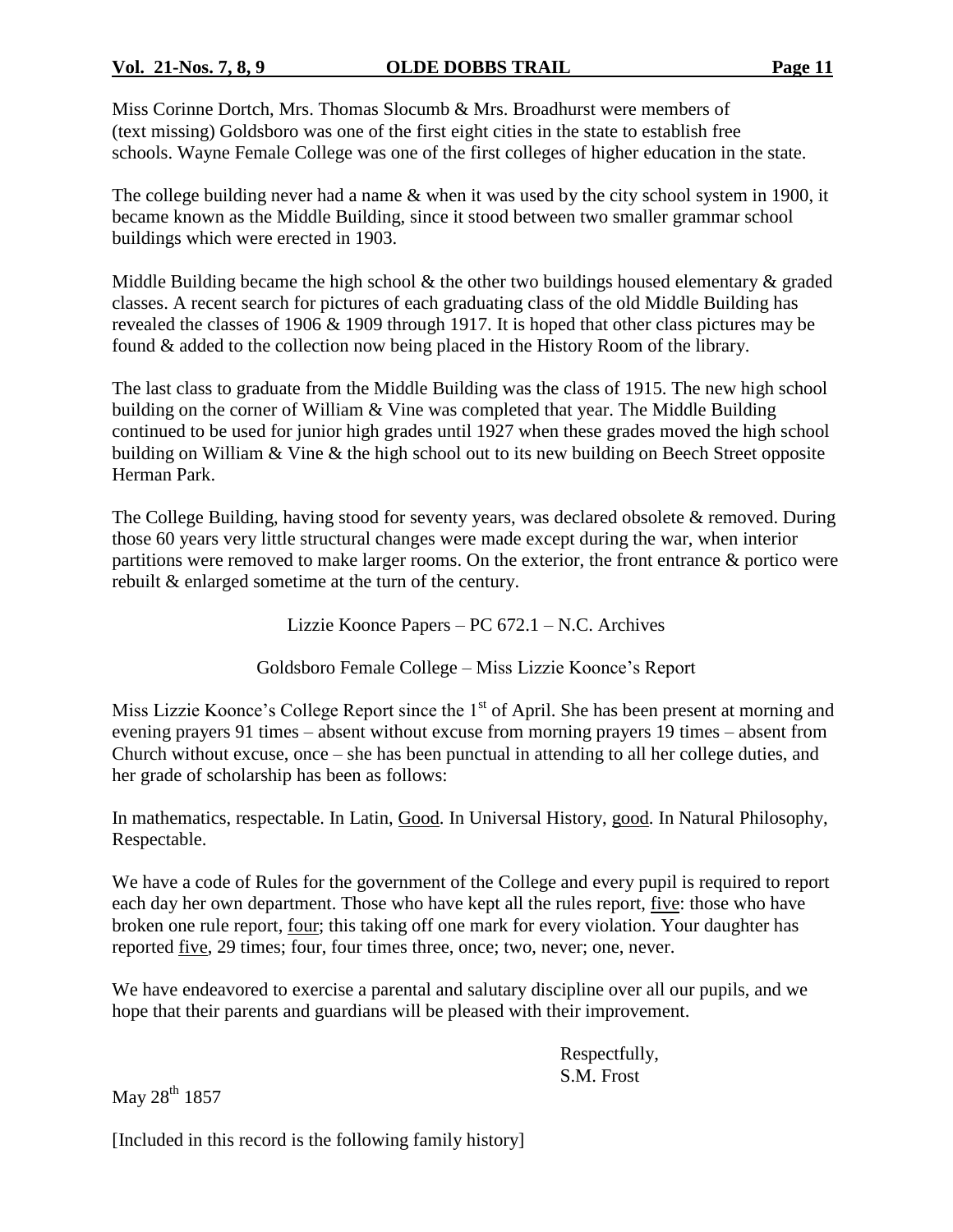#### **History**

Edward Koonce ["father of" crossed out] ["son of" crossed out] Bryan Shine Koonce died Oct. 28<sup>th</sup> 1852; Bryan Shine Koonce married Ann Basden daughter of Mary "Polly" Mills Basden; she died February 23<sup>rd</sup> 1848; ["he married Ann Basden" crossed out]; their children were Sarah, Francis Duval Koonce, Edward Bryant Koonce, Mary Elizabeth Koonce, Leah Simmons Koonce, John Alferd Koonce, Bryan Shine Koonce Jr.

Francis Duval Koonce born Nov 1<sup>st</sup> 1837, he married Hannah Rebecca Rhodes Feb  $7<sup>th</sup>$  1859, she was born June 19<sup>th</sup> 1838. Their children:

First a girl died three days old; Henry Bryant Koonce born Jan 20<sup>th</sup> 1860; Edward Francks Koonce born 1862, died at age 5 yrs; Mary Francis Koonce born 1864, died at 21 yrs; Fannie Rebecca Koonce born March 9<sup>th</sup> 1866; Francis Duval Koonce born Jan 19<sup>th</sup> 1868; Alexander Hamilton Koonce born Sept 7<sup>th</sup> 1872; premature births between 1872 & 1877; John Edward Koonce Sr. born Sept  $10^{th}$  1876; Hannah Elizabeth (Bessie) Koonce born May 6<sup>th</sup> 1879.

Francis D. Koonce was educated at Richlands Academy and University of NC Chapel Hill. He was a lawyer, Southern Planter and owned many slaves – also had his B.A. degree in law – was gifted as an orator – he died Apr  $11<sup>th</sup>$  1911 with paralysis

#### George W. Collier Papers, PC 415 - NC Archives

Rations issued by GW Collier to soldiers families of Dudley District Wayne County NC for the months of March & April 1864

|                       |                 |                | Meat             | Meal             |
|-----------------------|-----------------|----------------|------------------|------------------|
| Mary J Thompson       | 3 children      | 4              | $40$ lbs         | 160 lbs          |
|                       | 4 <sup>cc</sup> | 5              | 50 <sup>"</sup>  | $200$ "          |
| <b>Betsy Moore</b>    | $2$ $\cdot$     |                |                  |                  |
| Sally Lewis           |                 | 3              | 30 <sup>44</sup> | $120$ $\degree$  |
| Dicey Fields          | $1$ $\sim$      | $\overline{2}$ | 20 <sup>44</sup> | 80 <sup>44</sup> |
| Margaret B Smith      | 3 <sup>cc</sup> | $\overline{4}$ | 40 "             | $160$ $\degree$  |
| Ann Miller            | $3^{\circ}$     | $\overline{4}$ | 40 <sup>"</sup>  | $160$ "          |
| Mary Jernigan         |                 | 1              | 10 <sup>44</sup> | 40 <sup>"</sup>  |
| <b>Betsy Lane</b>     | $2^{\alpha}$    | 3              | 30 <sup>44</sup> | $120$ "          |
| <b>Edna Sanderson</b> | $2^{\alpha}$    | 3              | 30 <sup>44</sup> | $120$ "          |
| Winy Grady            | $1$ $\sim$      | $\overline{2}$ | 20 <sup>44</sup> | 80 <sup>44</sup> |
| Lucy Hines            |                 | 1              | 10 <sup>44</sup> | 40 <sup>"</sup>  |
| <b>Alice Hines</b>    |                 | $\mathbf{1}$   | 10 <sup>44</sup> | 40 <sup>46</sup> |
| <b>Edith Jones</b>    |                 | $\mathbf{1}$   | 10 <sup>44</sup> | 40 <sup>"</sup>  |
| <b>Evaline Sasser</b> | 3 <sup>44</sup> | 4              | 40 <sup>"</sup>  | $160$ "          |
| Harriett Lane         | 4 <sup>cc</sup> | 5              | 50 <sup>44</sup> | $200$ $\lq$      |
| Mary T Benton         |                 | 1              | 10 <sup>44</sup> | 40 <sup>"</sup>  |
| <b>Charity Howell</b> | $2^{\alpha}$    | 3              | 30 <sup>44</sup> | $120$ $\degree$  |
| Jane Thompson         | 4 <sup>cc</sup> | 5              | $50$ "           | $200$ $\lq$      |
| Mary Creech           |                 | 1              | 10 <sup>44</sup> | 40 <sup>"</sup>  |
| Elizabeth Dixon       | $2^{\alpha}$    | 3              | 30 <sup>44</sup> | $120$ "          |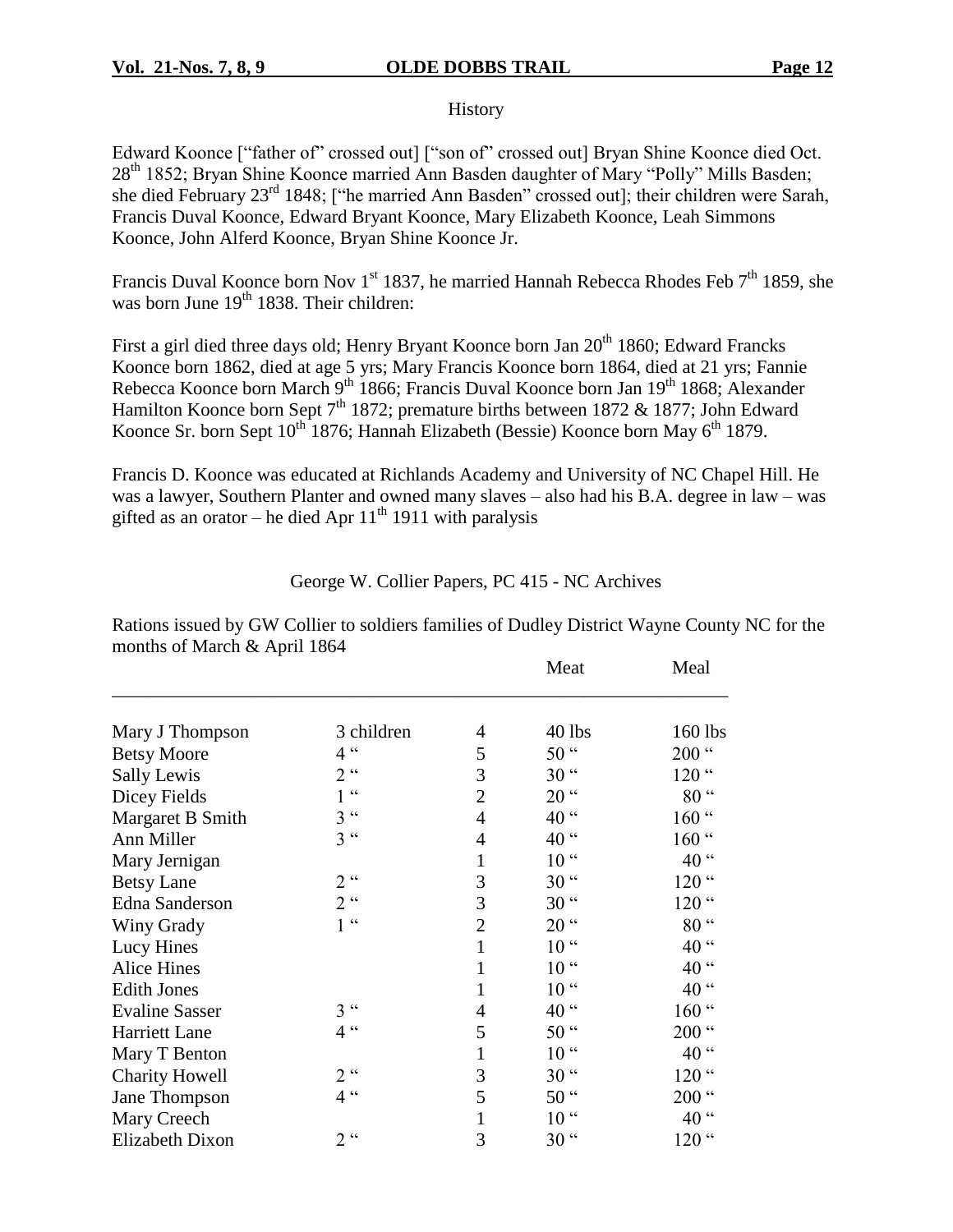| п<br>71<br>.,<br> |  |
|-------------------|--|
|                   |  |

|                           |                                 |                | Meat             | Meal             |
|---------------------------|---------------------------------|----------------|------------------|------------------|
|                           |                                 |                |                  |                  |
| <b>Clarrisy Dail</b>      | $\zeta \zeta$<br>$\overline{4}$ | 5              | 50 <sup>44</sup> | $200$ $\degree$  |
| Susan Dail                | $\zeta$ $\zeta$<br>3            | $\overline{4}$ | 40 <sup>"</sup>  | $160$ "          |
| <b>Balsay Norris</b>      | $2^{\alpha}$                    | $3$ $\sim$     | 30 <sup>44</sup> | $120$ "          |
| <b>Catherine Thompson</b> | 5 <sup>cc</sup>                 | 6              | $60$ "           | 240 $\degree$    |
| Sarah Price               | $2^{\alpha}$                    | 3              | 30 <sup>44</sup> | $120$ $\degree$  |
| <b>Charlotte Edwards</b>  |                                 | $\mathbf{1}$   | 10 <sup>44</sup> | 40<br>$\epsilon$ |
| Martha Casey              | cc                              | $\overline{2}$ | 20 <sup>44</sup> | 80 <sup>44</sup> |
| Mary A Price              | $\epsilon$<br>$\overline{2}$    | 3              | 30 <sup>44</sup> | $120$ "          |
| Julia Grant               | 2 <sup>0</sup>                  | 3              | 30 <sup>44</sup> | $120$ "          |
| Winy Harrel               | $\epsilon$                      | $\overline{2}$ | 20 <sup>44</sup> | 80 <sup>44</sup> |
| <b>Nancy Hines</b>        | $\boldsymbol{\varsigma}$        | $\overline{2}$ | 20 <sup>44</sup> | $\epsilon$<br>80 |
| Lidia Parker              | $\epsilon$<br>4                 | 5              | 50 <sup>44</sup> | $200$ $\degree$  |
| R A Fields                | cc<br>$\overline{2}$            | 3              | 30 <sup>44</sup> | $120$ "          |
| Anna Bass                 | cc                              | $\overline{2}$ | 20 <sup>44</sup> | 80 <sup>44</sup> |
| <b>Repsy Pearsall</b>     | $2^{\alpha}$                    | 3              | 30 <sup>44</sup> | $120$ "          |
| Sarah Pearsall            | 4 <sup>cc</sup>                 | 5              | 50 <sup>44</sup> | $200$ $\degree$  |
| Elizabeth Jernigan        | $2^{\alpha}$                    | 3              | 30 <sup>44</sup> | $120$ "          |
| Sarah Bradly              | $\epsilon$                      | $\overline{2}$ | 20 <sup>44</sup> | 80 <sup>44</sup> |
| Martha Benton             | cc<br>$\overline{2}$            | 3              | 30 <sup>44</sup> | $120$ $\degree$  |
| <b>Elizabeth Brock</b>    | $3$ $\cdot$                     | $\overline{4}$ | 40 $\cdot$       | 180 <sup>"</sup> |
|                           |                                 |                | 1200 lbs         | 4820 lbs         |

I hereby certify that the above rations were distributed by GW Collier agent to furnish soldiers families of Dudley district Wayne County NC March  $4^{\text{th}}$  1864

John Lewis Commissioner

#### **OFFICERS**

| Corresponding Secretary & Treasurer Lisa Corbett [corbettlgc2@aol.com] |  |
|------------------------------------------------------------------------|--|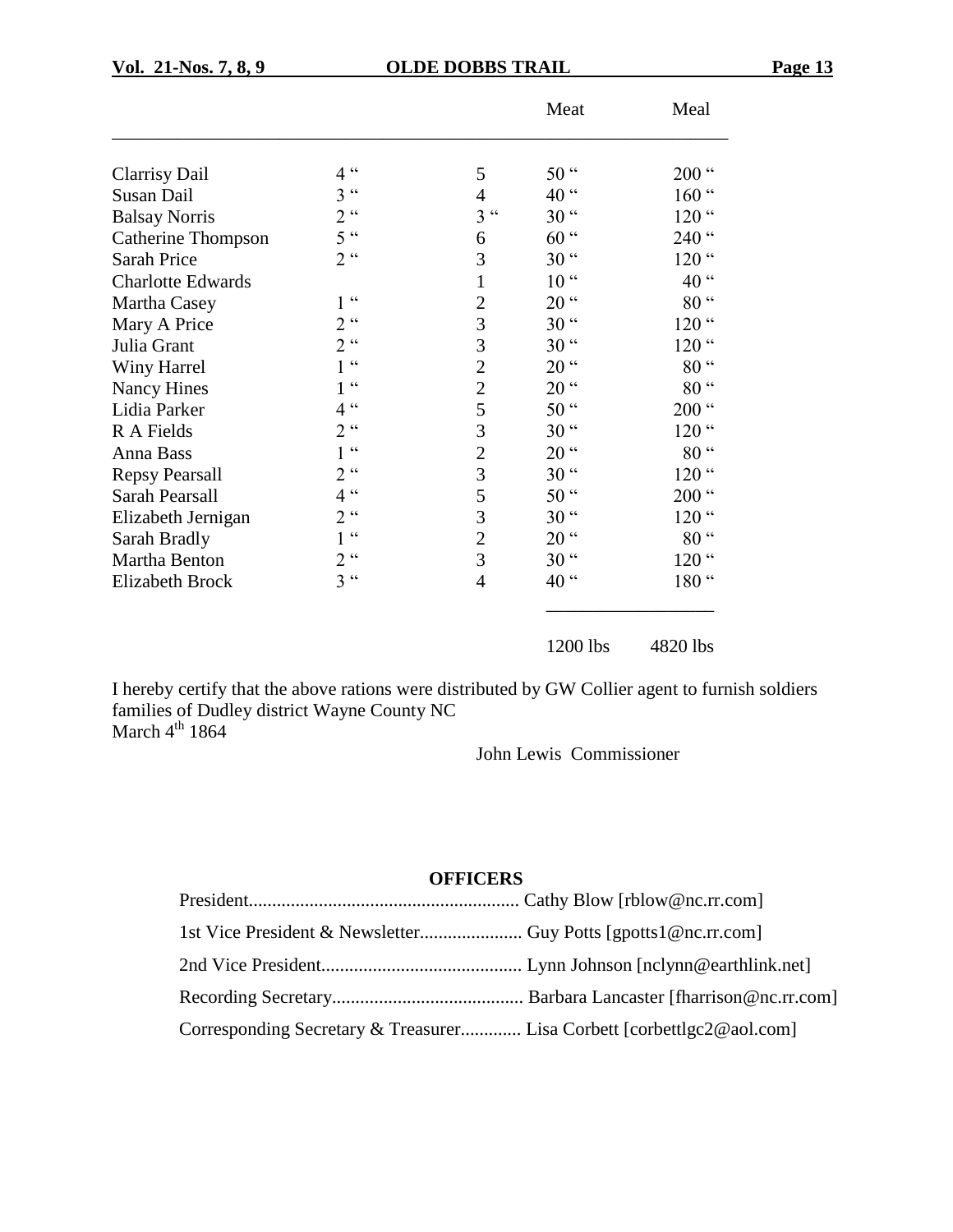## Wayne County Cemetery Book - Volume 1

## At Last!

The Old Dobbs Genealogical Society is pleased to announce the upcoming publication of the first volume of their new series of Cemetery Books. Volume 1 will contain a complete listing of all of the cemeteries in **Nahunta, Buck Swamp, and Great Swamp Townships**. This is the first update in more than 20 years and is an invaluable resource for genealogical research.

The book will be offered in both hardcover and CD versions. The CD version will be in searchable PDF format. After publication, the cost will be \$30 for either version. **However, for those who order and submit payment by September 1, 2005, the pre-publication price will be only \$25 per book (either version)**! Shipping/handling is \$5.00 per book, but if you order both the hardback and the CD versions, you will pay only one shipping charge. Books should be delivered in November, 2005.

Please complete the order blank below and mail it with your payment to:

**Old Dobbs County Genealogical Society—Book P.O. Box 617 Goldsboro, NC 27533-0617**

**- - - -- - - - - - - - - - -- - - - - - -- - - -- - - - - - -- - - -- - - - - - -- - - -- - - - - - -- - - -- - - - - - -**

I want to take advantage of the pre-publication discount for Volume 1 of the Wayne County Cemetery Book series! Please enter my order as follows:

| Hardback books <u>______________</u> @ \$25.00                                                                                                                                                                                 |           |  |
|--------------------------------------------------------------------------------------------------------------------------------------------------------------------------------------------------------------------------------|-----------|--|
| <b>CD</b> Version                                                                                                                                                                                                              | @ \$25.00 |  |
| Shipping/handling \$5.00 per book/set                                                                                                                                                                                          |           |  |
| NC residents please add 7% sales tax<br>$($1.75$ per book)                                                                                                                                                                     |           |  |
| <b>Total enclosed</b>                                                                                                                                                                                                          |           |  |
|                                                                                                                                                                                                                                |           |  |
|                                                                                                                                                                                                                                |           |  |
| Address and the set of the set of the set of the set of the set of the set of the set of the set of the set of the set of the set of the set of the set of the set of the set of the set of the set of the set of the set of t |           |  |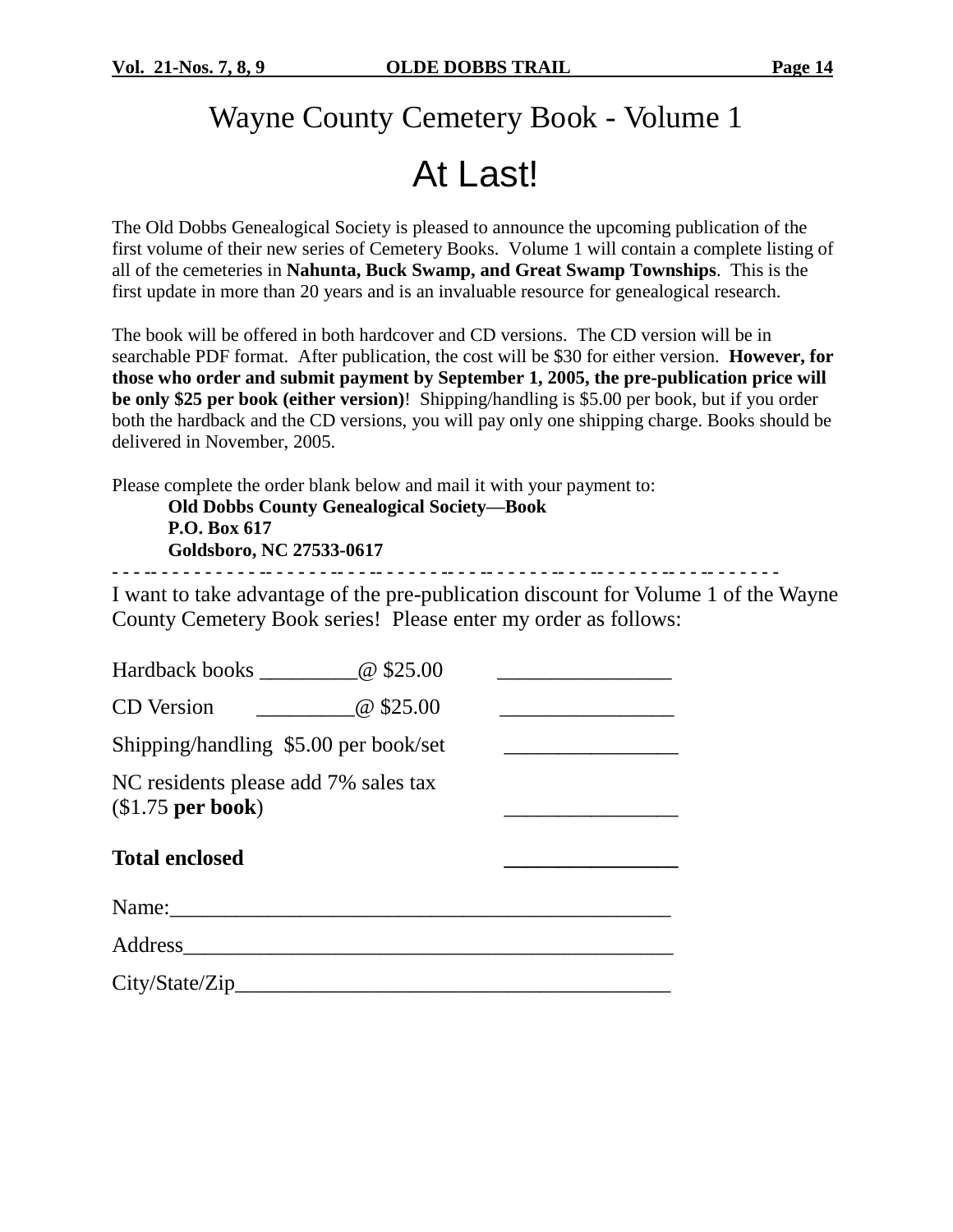## Johnston County Genealogical & Historical Society 2nd Annual Meeting & Workshop **Smithfield, NC**

Saturday, August 13, 2005  $Cost = $20$  nonmembers, \$15 members

| Morning Session 9:30 - 12:00 | Afternoon Session 1:30 - 4:00 |
|------------------------------|-------------------------------|
|------------------------------|-------------------------------|

Registration begins at 9 a.m. in the conference room on the second floor of the Public Library of Smithfield and Johnston County located on Market Street across the street from the Heritage Center of Johnston County. Lunch will be from approximately noon to  $1:30$  p.m. on your own. Complete the form at the bottom of this announcement and mail it with payment to the address shown by July 30.

The sessions will be conducted by Ray King. The workshops will be about Colonial land grants, North Carolina land grants, the use of land records in genealogy, and how to do research in a burned county. He is the immediate past-president of the JCG&HS and a board member of the Johnston County Heritage Commission. He has 23 years experience in genealogy, has published abstracted records of Johnston County, and has had several family articles published over the years. He teaches North Carolina History, United States History, and World History in Raleigh, NC. He lives with his wife and daughter in the Cleveland Community of Johnston County.

A special "Thank you" to our initial sponsors and to those who have made donations for financial support for the annual meeting and workshops.

| Dr. Henry Wright                    | <b>RBC Centura Bank</b>                    | <b>Deacon Jones Buick-Pontiac</b> |
|-------------------------------------|--------------------------------------------|-----------------------------------|
| Dr. John M. & Shirley Booker        | KS Bank, Inc.                              | <b>GMC-Cadillac</b>               |
|                                     | Registration Form-WORKSHOP-August 13, 2005 |                                   |
| NAME:                               |                                            |                                   |
| <b>ADDRESS:</b>                     |                                            |                                   |
| PHONE #:                            | EMAIL:                                     |                                   |
| Family Name(s) you are researching: |                                            |                                   |
| May we list you as a participant?   | Yes                                        | No                                |